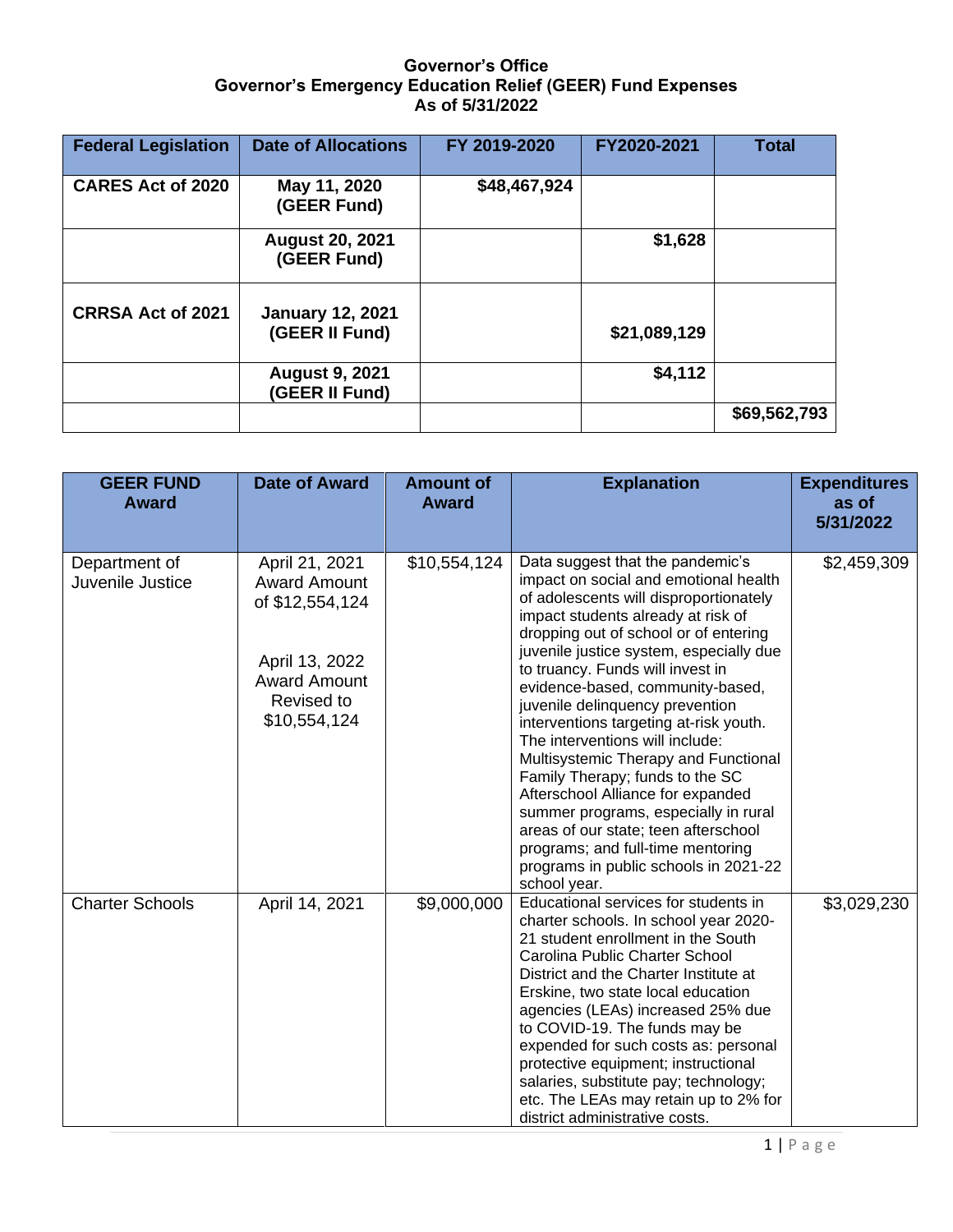| Coordinating<br>Council for<br>Workforce<br>Development<br>(Department of<br>Commerce) | April 14, 2021                                                                                                              | \$1,500,000 | Young adult workers, between the<br>ages of 16 and 24, who were<br>impacted by COVID-19 need<br>additional education supports and<br>career exploration. Funds will<br>implement the South Carolina<br>Workforce Journey's initiative, which<br>will provide career exploration and job<br>preparation. The initiative will employ<br>new technology to highlight current<br>and prospective career opportunities<br>and will target individuals in high<br>schools, career and technical<br>education centers, and technical<br>colleges. Funds will pay for 30,000<br>individuals to take an assessment to<br>measure soft skills and core<br>competencies for entry and mid-skill<br>jobs.<br>Note: Coordinating Council for<br>Workforce Development is a state<br>council chaired by the Secretary of<br><b>Commerce and includes State</b><br>Superintendent of Education and<br>staff, representatives from higher | \$285,000 |
|----------------------------------------------------------------------------------------|-----------------------------------------------------------------------------------------------------------------------------|-------------|---------------------------------------------------------------------------------------------------------------------------------------------------------------------------------------------------------------------------------------------------------------------------------------------------------------------------------------------------------------------------------------------------------------------------------------------------------------------------------------------------------------------------------------------------------------------------------------------------------------------------------------------------------------------------------------------------------------------------------------------------------------------------------------------------------------------------------------------------------------------------------------------------------------------------|-----------|
| University of South<br>Carolina                                                        | March 30, 2021                                                                                                              | \$6,000,000 | education and business, and the<br>representatives from the Department<br>of Employment and Workforce.<br>Establish network of eight computer<br>labs with reliable technology and<br>internet access in Columbia and<br>throughout the regional campuses of<br>the University of South Carolina,<br>which are all located within 15 miles<br>or less of a broadband desert. Labs<br>will be open at no cost and serve<br>students in K-12, in colleges,<br>especially Historically Black Colleges<br>and Universities, and the general<br>public.                                                                                                                                                                                                                                                                                                                                                                        | \$0       |
| Department of<br><b>Social Services</b>                                                | January 5, 2021<br><b>Award Amount</b><br>of \$4,913,800<br>May 4, 2022<br><b>Award Amount</b><br>Revised to<br>\$1,059,000 | \$1,059,000 | Address educational needs of 600<br>foster care children and youth in<br>group homes through purchase of<br>electronic devices and increased<br>bandwidth to group homes and<br>tutoring services for children and<br>youth including special education<br>services.                                                                                                                                                                                                                                                                                                                                                                                                                                                                                                                                                                                                                                                      | \$191,190 |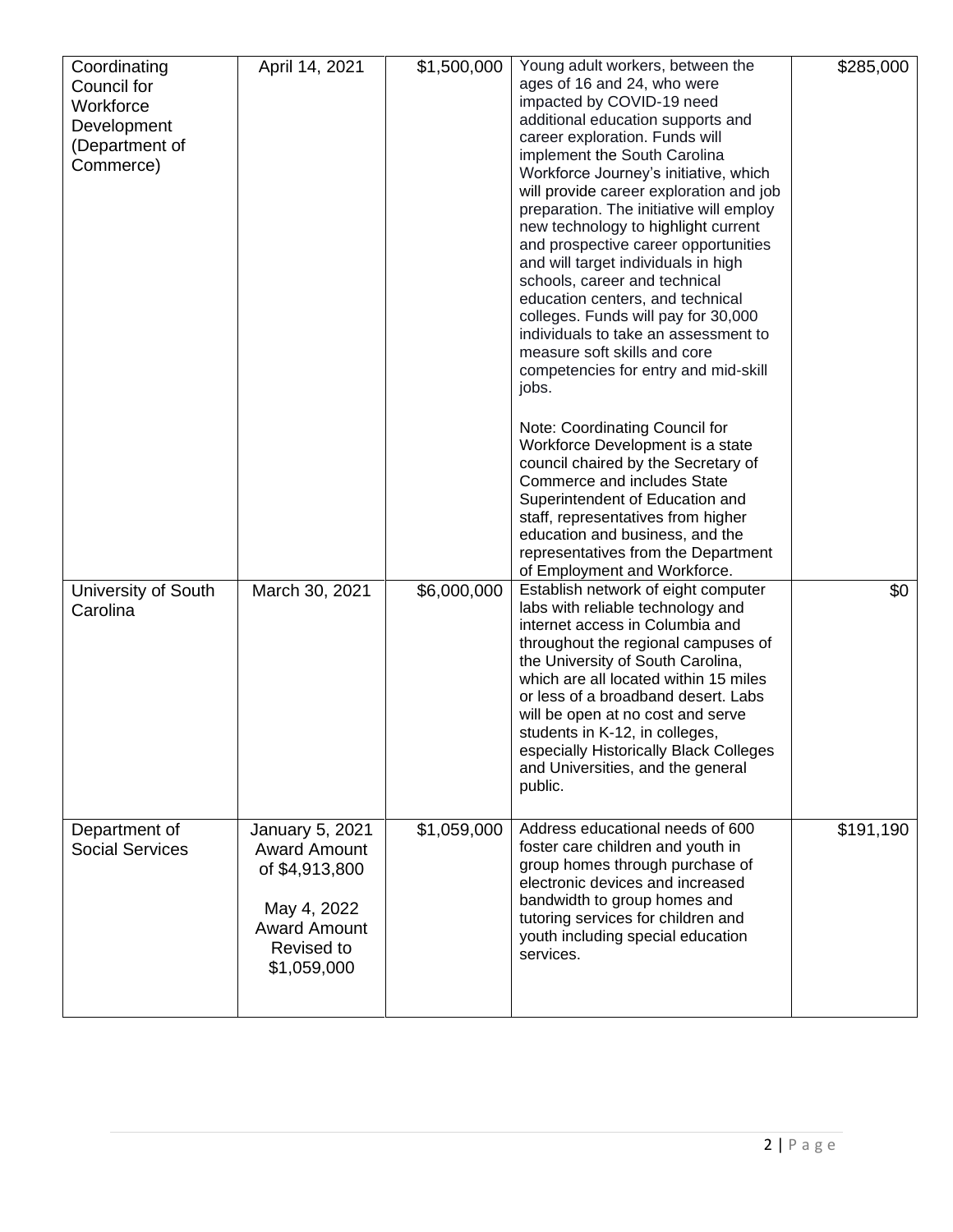| <b>SC Technical</b><br>College System               | January 5, 2021<br><b>Award Amount</b><br>of \$8,000,000<br>May 9, 2022<br><b>Award Amount</b><br>Revised to<br>\$13,356,428 | \$13,356,428 | Provide short-term training programs<br>for 3,100 adults attending state's<br>technical college system. Funds may<br>be used to defray costs of tuition,<br>fees, textbooks, and materials up to<br>\$5,000 per participant. No funds are<br>used for administrative costs.<br>Additional award funds will<br>supplement the Workforce<br>Scholarships for the Future. The<br>scholarships will cover the cost of<br>tuition and required fees at any<br>technical college in the state for any<br>adult or recent high school graduate<br>pursuing an associate degree or<br>industry credential in high-demand<br>careers like manufacturing, health<br>care, computer science and<br>information technology. | \$8,000,000  |
|-----------------------------------------------------|------------------------------------------------------------------------------------------------------------------------------|--------------|-----------------------------------------------------------------------------------------------------------------------------------------------------------------------------------------------------------------------------------------------------------------------------------------------------------------------------------------------------------------------------------------------------------------------------------------------------------------------------------------------------------------------------------------------------------------------------------------------------------------------------------------------------------------------------------------------------------------|--------------|
| <b>Office of First Steps</b><br>to School Readiness | January 5, 2021                                                                                                              | \$5,000,000  | Provide in-person expanded day or<br>summer programs in private providers<br>for four-year-olds eligible for the full-<br>day 4K program                                                                                                                                                                                                                                                                                                                                                                                                                                                                                                                                                                        | \$4,478,315  |
| SC Department of<br>Education *                     | January 5, 2021                                                                                                              | \$2,000,000  | Provide in-person expanded day or<br>summer programs in public schools<br>for four-year-olds eligible for the full-<br>day 4K program                                                                                                                                                                                                                                                                                                                                                                                                                                                                                                                                                                           | \$1,157,472  |
| <b>TOTAL</b>                                        |                                                                                                                              | \$48,469,552 |                                                                                                                                                                                                                                                                                                                                                                                                                                                                                                                                                                                                                                                                                                                 | \$19,600,516 |

**\***One school district provided expenses that were then cancelled when the district stopped offering classes, which accounts for the \$20,244 difference between prior report

Note: The initial awards to the Department of Juvenile Justice and to the Department of Social Services were reduced to reflect revised and practical realities of spending the funds during the grant period for qualified reimbursements.

## **GEER Fund**

| <b>Total Budget:</b> | \$48,469,552 |
|----------------------|--------------|
| <b>Awards:</b>       | \$48,469,552 |
| <b>Expenditures:</b> | \$19,600,516 |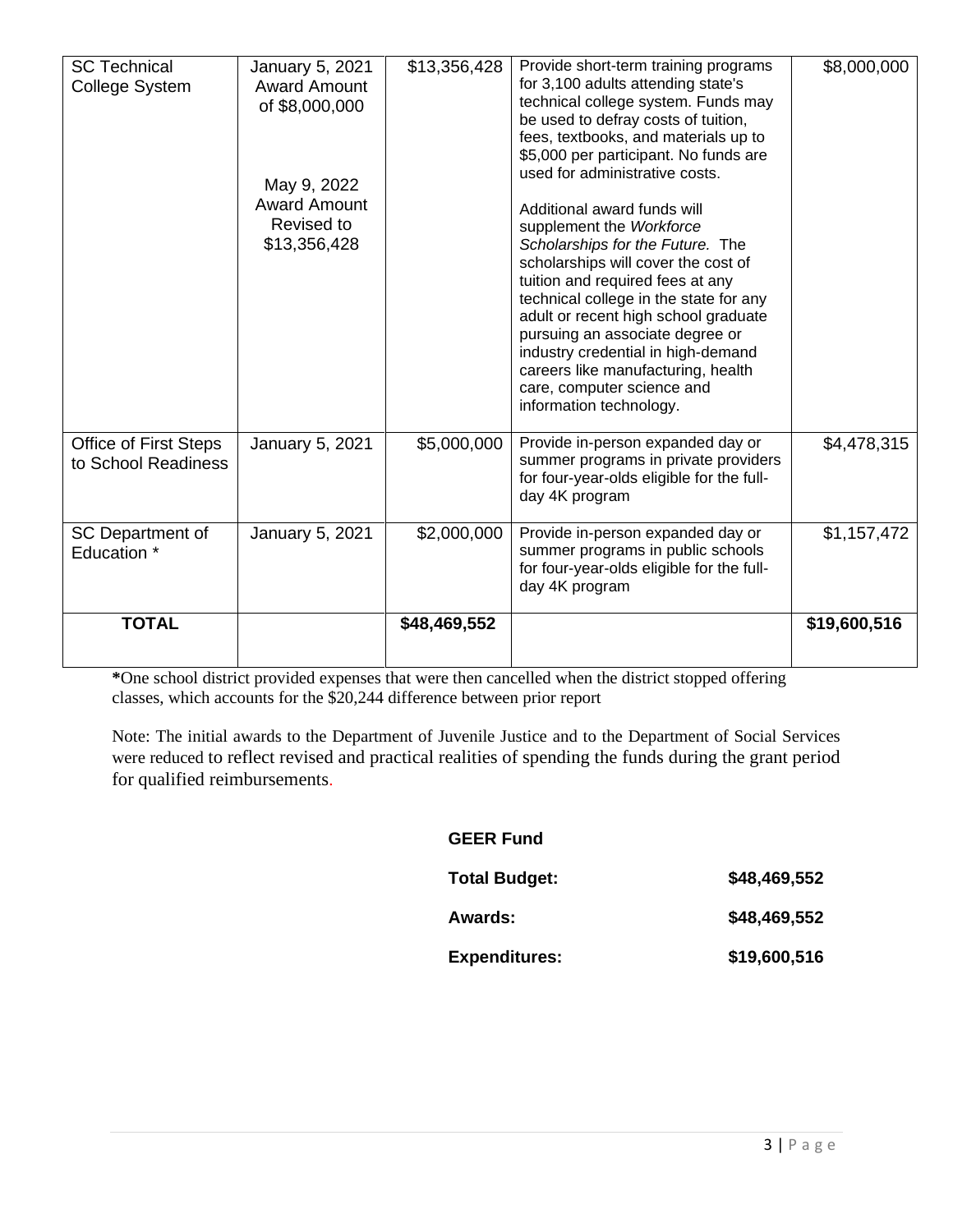| <b>GEER II</b><br><b>FUND</b>            | <b>Date of Award</b> | <b>Amount of</b><br><b>Award</b> | <b>Explanation</b>                                                                                                                                                                                                                                                                                                                                                                                                                                                                                                                                                                                                                                                                                                                                                                                                                                                                                                                                                                                                                                                                                                                                                                                                      | <b>Expenditures</b><br>as of<br>5/31/2022 |
|------------------------------------------|----------------------|----------------------------------|-------------------------------------------------------------------------------------------------------------------------------------------------------------------------------------------------------------------------------------------------------------------------------------------------------------------------------------------------------------------------------------------------------------------------------------------------------------------------------------------------------------------------------------------------------------------------------------------------------------------------------------------------------------------------------------------------------------------------------------------------------------------------------------------------------------------------------------------------------------------------------------------------------------------------------------------------------------------------------------------------------------------------------------------------------------------------------------------------------------------------------------------------------------------------------------------------------------------------|-------------------------------------------|
| <b>SC Technical</b><br>College<br>System | July 30, 2021        | \$4,000,000                      | As of July 30, 2021, \$7.5 of the \$8.0<br>million initially awarded to SC<br>Technical College System had been<br>obligated. To finish the fiscal year<br>and continue providing short-term<br>training programs for adults, an<br>additional \$4.0 million was awarded<br>to the SC Technical College System<br>to cover the cost of the training.<br>Funds may be used to defray costs<br>of tuition, fees, textbooks, and<br>materials up to \$5,000 per<br>participant. No funds are used for<br>administrative costs.                                                                                                                                                                                                                                                                                                                                                                                                                                                                                                                                                                                                                                                                                             | \$2,318,016                               |
| <b>SC Technical</b><br>College<br>System | November 3, 2021     | \$17,093,241                     | Efforts initiated with GEER I funds<br>for short-term training programs is<br>extended and expanded due to the<br>demand created by the pandemic.<br>These funds will be used for a new<br>workforce scholarship "pilot" program<br>at South Carolina's 16 technical<br>colleges designed to address the<br>historic labor crisis affecting<br>employers in all sectors of the<br>economy. This initiative will be called<br>the Workforce Scholarships for the<br>Future. The scholarships will cover<br>the cost of tuition and required fees<br>at any technical college in the state<br>for any adult or recent high school<br>graduate pursuing an associate<br>degree or industry credential in high-<br>demand careers like manufacturing,<br>health care, computer science and<br>information technology.<br>Scholarship recipients will be<br>required to maintain a 2.0 grade<br>point average and complete one of<br>the following requirements:<br>Complete 100 hours of<br>voluntary time to a nonprofit or<br>public-service organization; or<br>Are employed; or<br>Take a financial literacy course<br>offered at the technical college.<br>As of May 11, 2022, up to<br>\$4,000,000 may be expended to | \$0                                       |